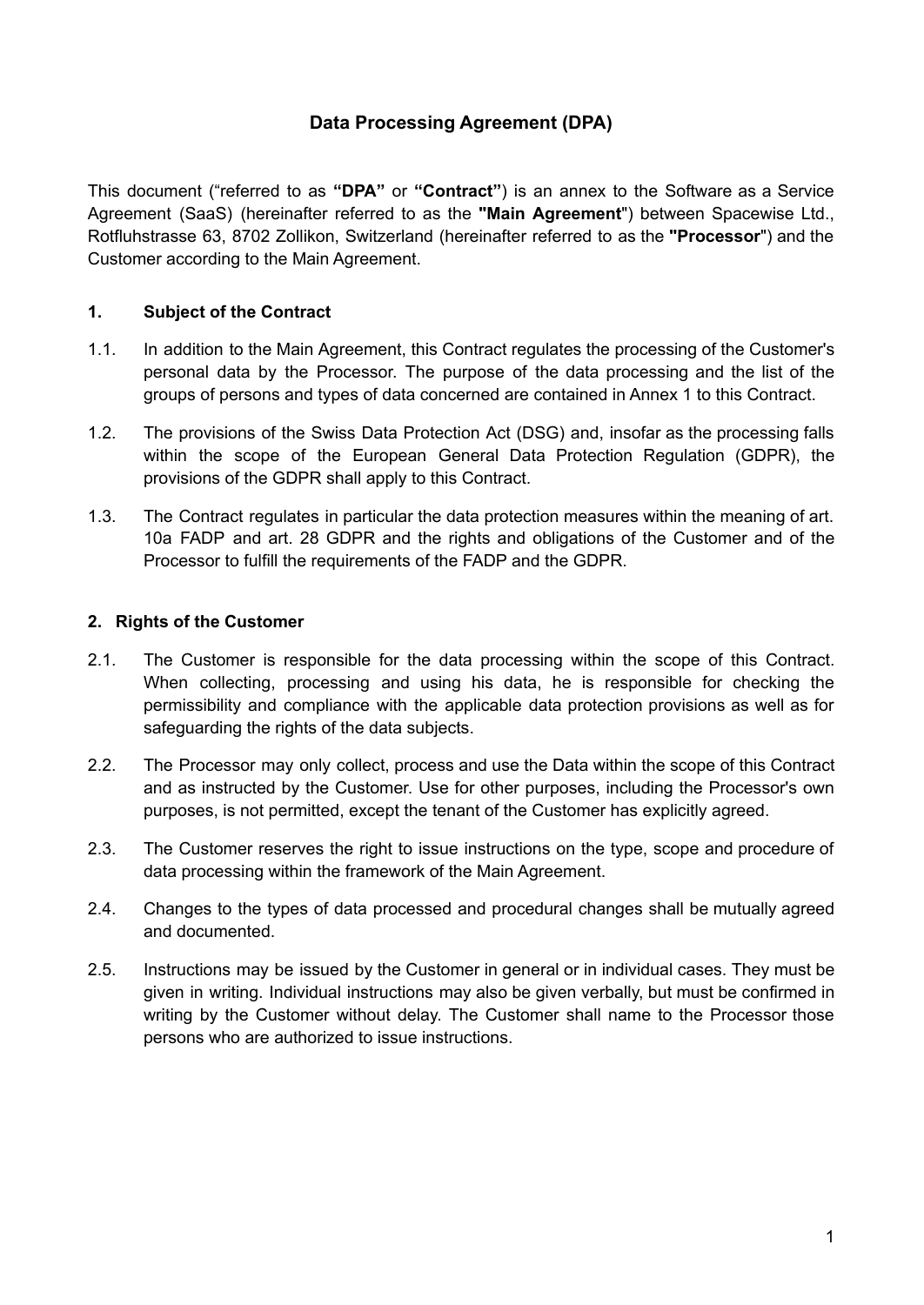#### **3. Obligations of the Processor**

- 3.1. The Processor shall act exclusively within the framework of the agreements made and in accordance with the Customer's instructions.
- 3.2. The Processor assures that it complies with the requirements of Art. 10a DSG and Art. 28 GDPR and verifies and documents the fulfillment of its legal obligations through regular internal controls.
- 3.3. Data processing only takes place on the territory of Switzerland and in the European Economic Area (EEA). Data processing in other countries (so-called third countries) is only permissible with the prior written consent of the Customer and if the relevant legal requirements are met.
- 3.4. The Processor undertakes to support on-site inspections of the Customer by prior arrangement, to provide the necessary documents and information and to provide all necessary information within a reasonable period of time in the event of data protection and data protection-related inspections by the supervisory authorities.
- 3.5. The Processor shall assist the Customer in fulfilling the obligations under Articles 32 to 36 of the GDPR, taking into account the nature of the processing and the information available to the Processor.
- 3.6. If an instruction of the Customer violates the applicable data protection provisions, the Customer shall be notified thereof by the Processor.
- 3.7. The Processor undertakes to inform the Customer immediately of any breaches of the data protection provisions.
- 3.8. If the Customer's data at the Processor are endangered by attachment or seizure, by insolvency or composition proceedings or by other events or measures of third parties or if they have to be disclosed to third parties, in particular authorities, the Processor shall notify the Customer thereof without undue delay. The Processor shall immediately inform all persons responsible in this context that the Customer has dominion over the data.
- 3.9. Services pursuant to Sections 3.4 and 3.5 shall be provided against compensation at the hourly rates pursuant to the Main Agreement.

#### **4. Technical and organisational measures for data security**

- 4.1. The Processor is obliged to observe the principles of proper data processing and to monitor compliance with them.
- 4.2. Processor shall ensure the installation and maintenance of the necessary and appropriate data protection measures in accordance with Art. 7 DPA and Art. 32 GDPR. The binding technical and organisational measures are listed in Annex 2 and form part of this Contract.

#### **5. Rights of the data subjects**

5.1. If a data subject asserts claims under data protection law (e.g. the right to information), the Processor shall support the Customer in fulfilling the claims.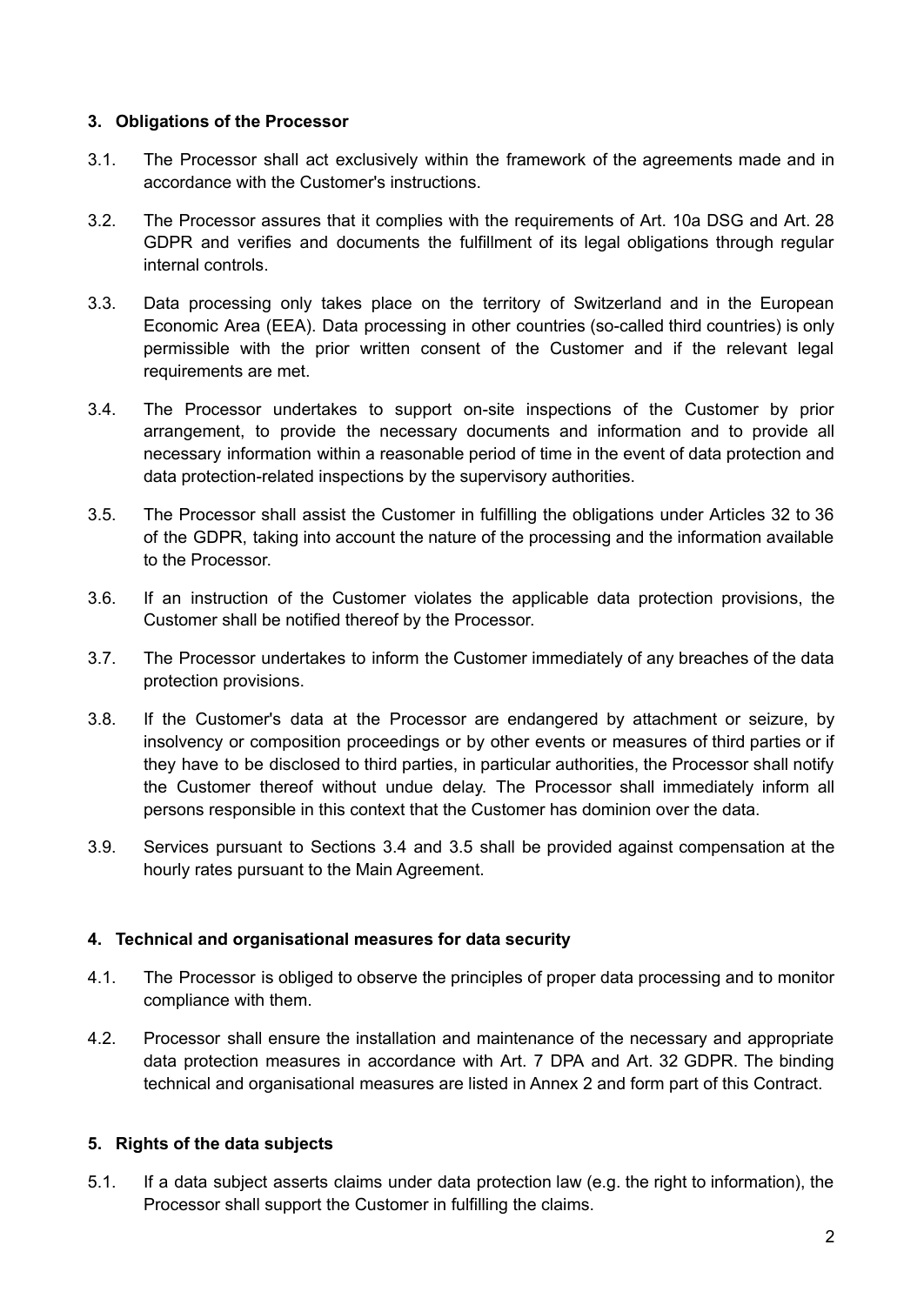5.2. If a data subject contacts the Processor directly to assert his/her rights (in particular Art. 8 DPA and Chapter 3 GDPR), the Processor shall forward the request to the Customer without delay.

### **6. Subcontractors**

- 6.1. The Processor may subcontract data processing; currently these are the subcontractors as per Appendix 1 to this DPA. The Processor shall inform the Customer prior to any intended change. The Customer may reject a subcontractor without giving reasons, whereby a rejection by the Processor shall entitle the Customer to terminate the Contract without notice.
- 6.2. The Processor shall carefully select the subcontractor and only engage third parties that meet a security standard appropriate to the performance of the task. The contractual agreements with the subcontractor shall be designed in such a way that they comply with the data protection provisions of this Contract, in particular by providing sufficient guarantees that appropriate technical and organizational measures are taken to ensure that the processing is carried out in accordance with the legal provisions.
- 6.3. The subcontracting relationship shall be concluded in writing in accordance with Art. 28 GDPR, whereby the Customer shall also be granted a right of inspection and control. The Customer shall bear any costs for this. Processor shall provide a copy of the subcontract and all necessary information upon request.
- 6.4. Not to be understood as a subcontracting relationship in the sense of this regulation are such services which are used by order Processors of third parties to support the execution of the order, e.g. telecommunication services or maintenance.

## **7. Control rights of the Customer**

- 7.1. The Processor shall provide the Customer with all necessary information to demonstrate compliance with the obligations set out in this Contract.
- 7.2. The Customer is entitled to request written information and evidence of the data protection measures taken and their technical and organizational implementation.
- 7.3. The Customer may satisfy itself of the adequacy of the measures taken to comply with the technical and organizational data protection requirements at the Processor's premises before the start of the Data Processing and then at regular intervals after prior coordination. The Processor shall enable such verifications, provide the necessary information and offer the necessary support
- 7.4. The audits shall be conducted without avoidable disruption to Processor's business. Unless otherwise specified for urgent reasons to be documented by the Customer, the checks shall take place after reasonable advance notice and during the business hours of the Processor and not more frequently than every 12 months. If the Processor demonstrates that the agreed data protection obligations have been implemented correctly, the checks should be limited to spot checks.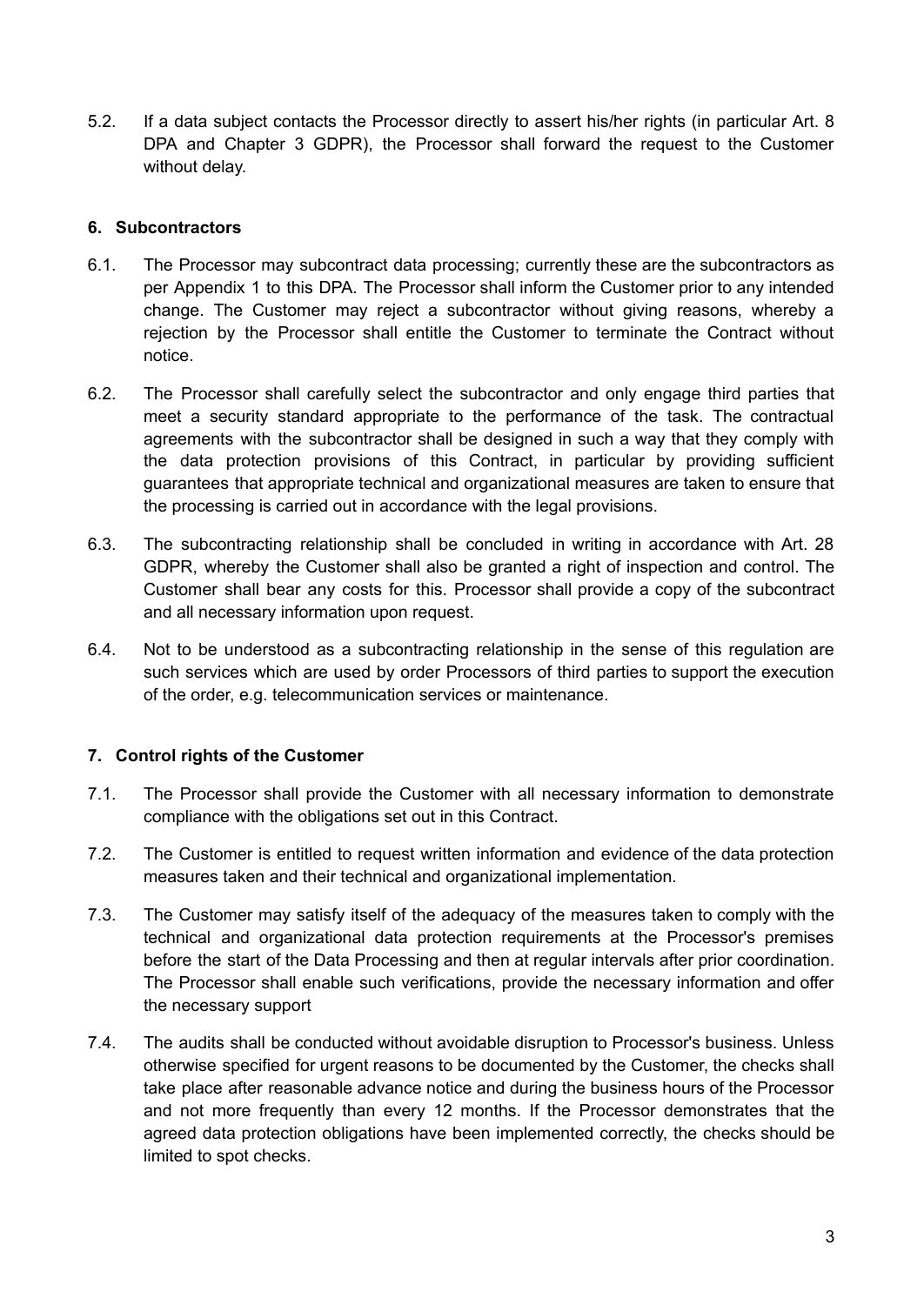7.5. Services of the Processor pursuant to this Section 7 shall be compensated at the hourly rates pursuant to the Main Contract.

## **8. Confidentiality**

- 8.1. The parties undertake to treat all documents and data made available to them in connection with the execution of the order as well as the work results as confidential and, in particular, not to make them available to unauthorized persons.
- 8.2. Persons involved in data processing are prohibited from processing personal data without authorisation. This prohibition shall remain in force even after the termination of the activity. The persons concerned shall be bound in writing to data secrecy.
- 8.3. These obligations shall also apply after termination of the Contract.

## **9. Duration and termination of the Contract**

- 9.1. The term of this DPA shall be governed by the Main Agreement.
- 9.2. The Customer acknowledges that it may extract the Data from the Processor's platform as a CSV file at any time. Upon termination of this Contract, the Processor shall securely delete or destroy all data carriers and all data (including any copies or duplicates made) upon request as instructed by the Processor, unless there is a legal obligation to store the Personal Data.
- 9.3. This obligation applies to the same extent to any subcontractors.

## **10. Final provisions**

10.1. In all other respects, the final provisions pursuant to the Main Agreement shall also apply to this DPA.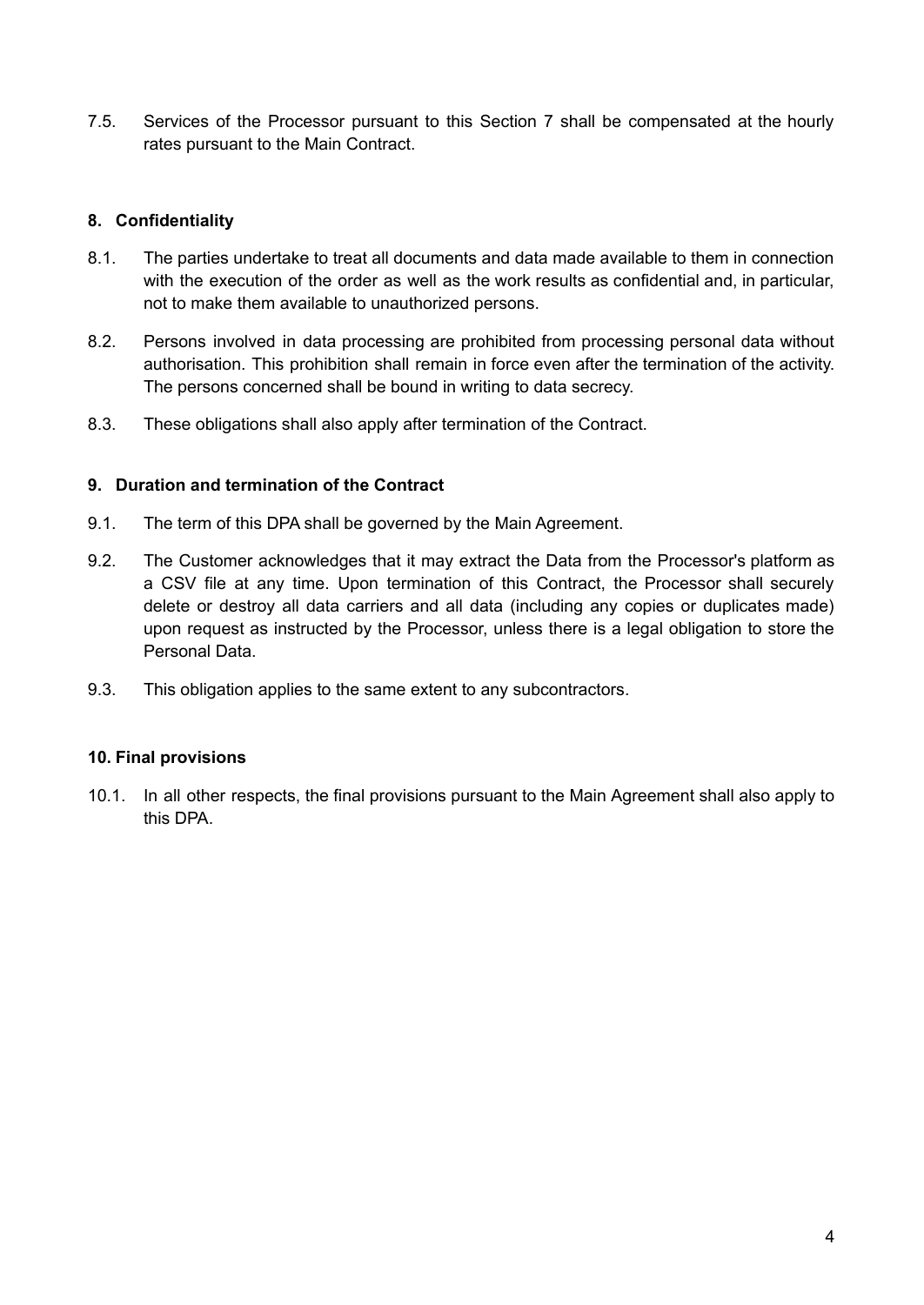# **Annex 1 - Information on the processing of personal and other data**

### **1. Nature and purpose of the processing**

The processing is carried out by storing the data on the systems of the Processor, enabling access by employees of the parties or transmission to the Customer via the Internet, transmission to third parties on behalf of the Customer, deletion of the data. The processing serves the fulfillment of the Main Agreement (Software as a Service).

## **2. Categories of persons concerned**

The categories of data subjects concerned by the processing are the following: (1) Tenant of the Customer and (2) Employees/freelancers of the Customer.

#### **3. Type of data processed**

The following data are processed (personal and other data):

| Master data                      | e.g. first name, last name, date of birth, letter salutation, address,<br>customer number, location, e-mail, correspondence language, mobile<br>phone, telephone, tenant, tenant organization, note, status, customer<br>group, damage reports                    |
|----------------------------------|-------------------------------------------------------------------------------------------------------------------------------------------------------------------------------------------------------------------------------------------------------------------|
| <b>Transaction</b>               | e.g. number, rental object, start of rental, end of rental, total price,<br>payment                                                                                                                                                                               |
| <b>Payment</b>                   | e.g. date, description, payment, CC number, reference no.                                                                                                                                                                                                         |
| Usage data                       | e.g. rental object, rental start, rental end, status, settlement status,<br>price total, payment                                                                                                                                                                  |
| <b>Rental property</b><br>booked | e.g. name, picture, location category sub-category object group active<br>from, active to, brand, model, inventory number, serial number,<br>seasonal scheme, deposit                                                                                             |
| <b>Accessories booked</b>        | e.g. accessory name brand, model, quantity, price, total price                                                                                                                                                                                                    |
| Service booked                   | e.g. Name, For accessories, No. of objects, Percentage, Fixed price,<br>For accessories. Objects, percentage, fixed price,<br>No. of time units Time unit, price, time-based price, final price,<br>currency, no. of bids, percent, price. Offers, Percent, Price |
| Surcharges /<br><b>Discounts</b> | e.g. description, amount                                                                                                                                                                                                                                          |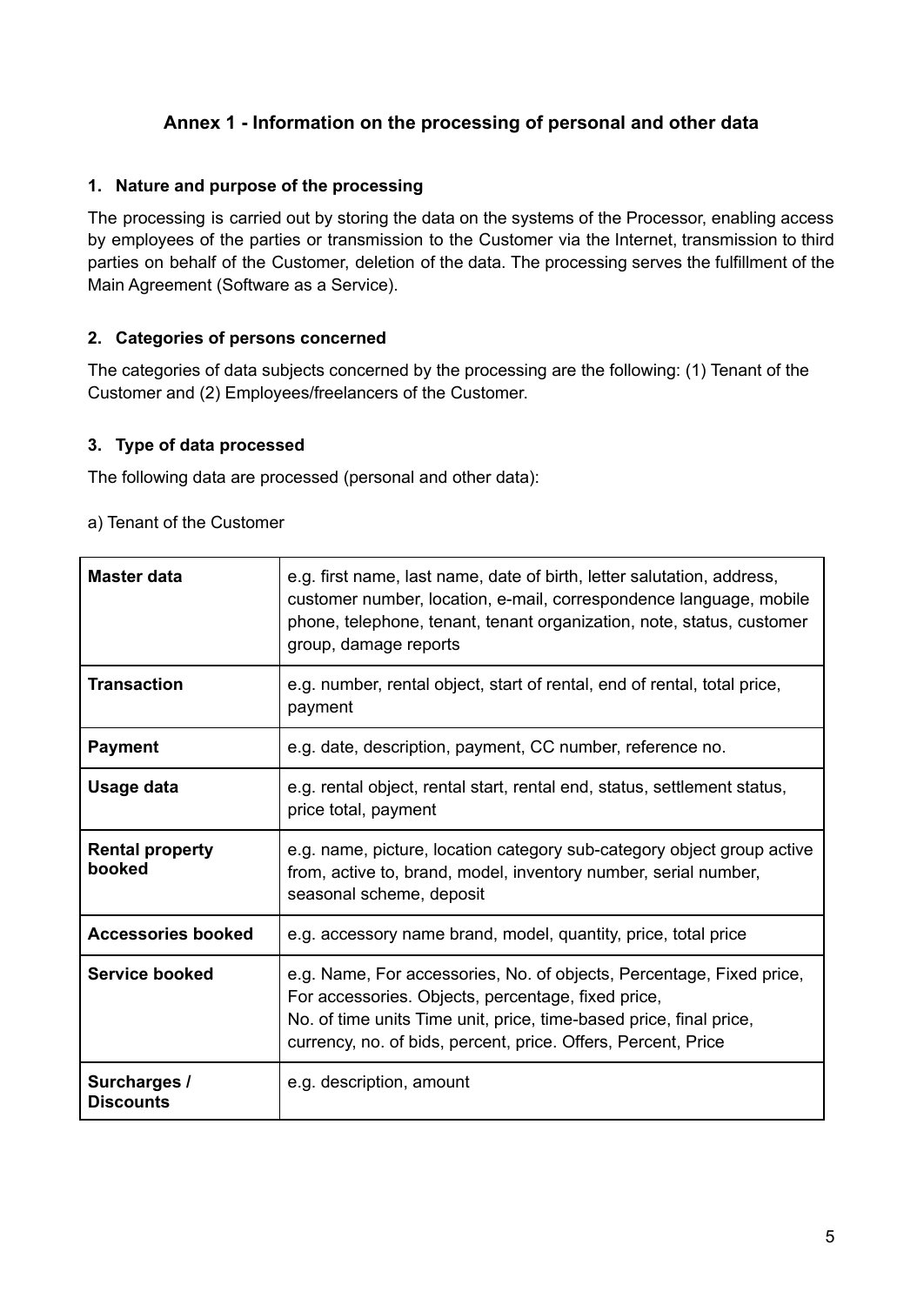#### b) Employees/freelancers of the Customer

| Master data | e.g. first name, last name, date of birth, contact, email,<br>correspondence language, mobile phone, phone, fax, office location,<br>username, account, email |
|-------------|---------------------------------------------------------------------------------------------------------------------------------------------------------------|
|             |                                                                                                                                                               |

#### **4. Subcontractor**

The Contractor may engage the following subcontractors:

- a. Google LLC, 1600 Amphitheatre Parkway, Mountain View, CA 94043, USA;
- b. Datatrans Ltd., Kreuzbühlstrasse 26, 8008 Zürich, Switzerland;
- c. Customer.io (Peaberry Software, Inc.), 9450 SW Gemini Dr, Ste 43920, Beaverton, Oregon, 97008, USA;
- d. Segment.io, Inc., 100 California Street, 7th Floor, San Francisco, CA 94111, USA;
- e. Stripe, Inc., 354 Oyster Point Blvd, South San Francisco, California 94080, USA;
- f. RunMyAccounts AG, Grundstrasse 16b, CH-8712 Stäfa, Switzerland;
- g. Close.com, PO Box 7775 #69574 San Francisco, CA 94120-777, USA;
- h. Amazon Web Services EMEA SARL, 38 Avenue John F. Kennedy, L-1855, Luxembourg;
- i. Sendgrid, 1801 California St. Denver, Colorado 80202, USA;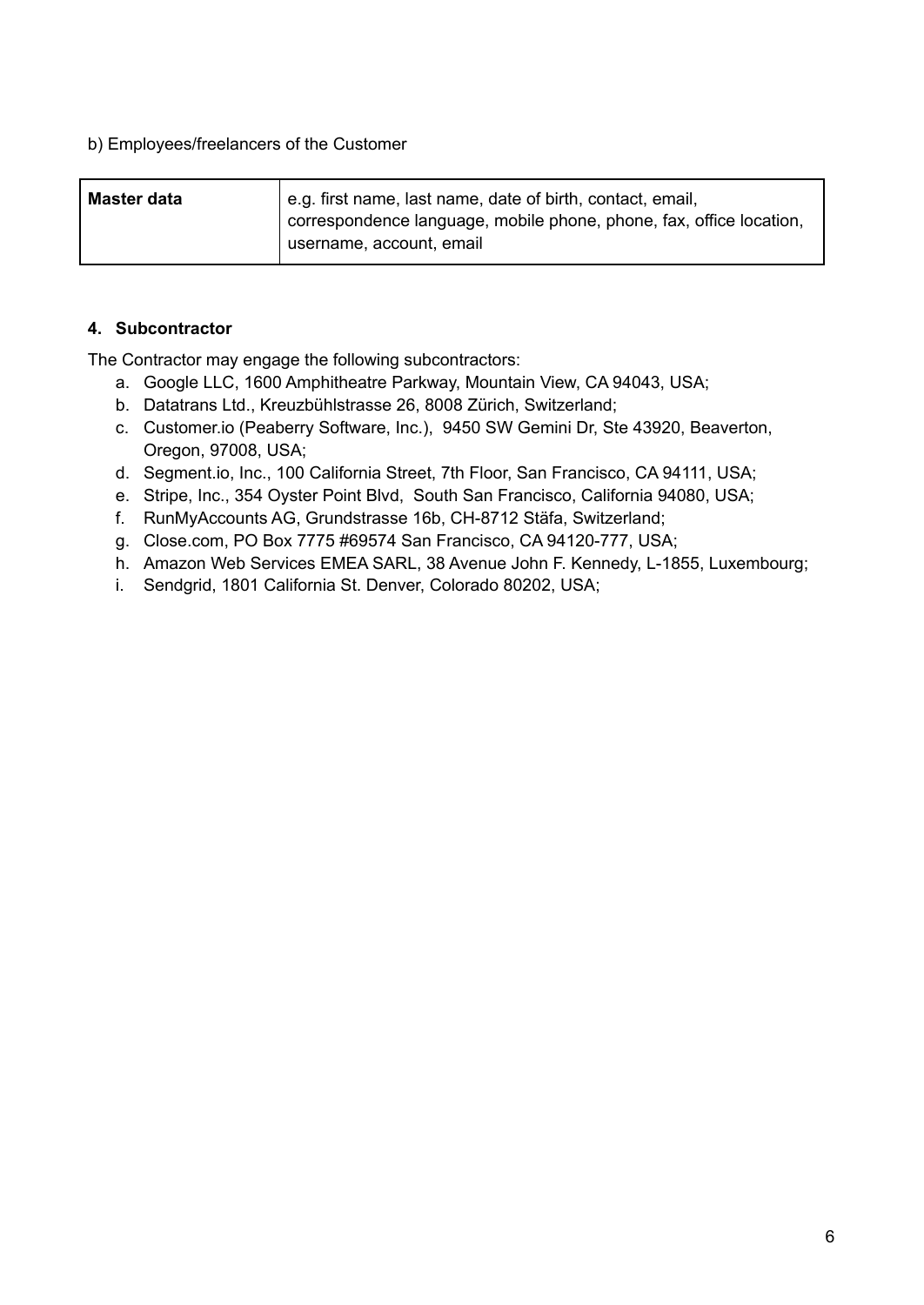# **Appendix 2: Organizational and Technical Measures of Data Security**

## **1. Confidentiality**

- 1.1. Access control: Protection against unauthorized access to data processing systems, e.g. keys, smart cards, electric door openers, porters, alarm systems, video systems.
- 1.2. Access control: Protection against unauthorized system use, e.g. passwords (including corresponding policy), automatic locking mechanisms, two-factor authentication for administrators, encryption of data.
- 1.3. Access control: No unauthorized reading, copying, modification or removal within the system, e.g. standard authorisation profiles on a "need to know"-basis, standard process for authorisation allocation, logging of accesses, periodic review of allocated authorisations, especially of administrative user accounts.
- 1.4. Classification scheme for data: Customer data is generally classified as confidential.

#### **2. Integrity**

- 2.1. Transfer control: No unauthorized reading, copying, modification or removal during electronic transmission or transport, e.g.: Encryption on data carriers and during transmission, Virtual Private Networks (VPN).
- 2.2. Input control: Determining whether and by whom personal data have been entered into data processing systems, changed or removed, e.g.: Logging.

#### **3. Availability and resilience**

- 3.1. Availability control: Protection against accidental or deliberate destruction or loss (also physical), e.g. backup strategy (online/offline; on-site/off-site): Backup strategy (online/offline; on-site/off-site), uninterruptible power supply (UPS, diesel generator), virus protection, firewall, reporting channels and emergency plans; security checks at infrastructure and application level, multi-level backup concept with encrypted outsourcing of backups to an alternative data centre, standard processes in the event of staff changes/leavings.
- 3.2. Rapid recoverability.
- 3.3. Deletion periods: The following deletion periods apply to both the data itself, after deactivation of the account, and metadata such as log files, etc.: quarterly.